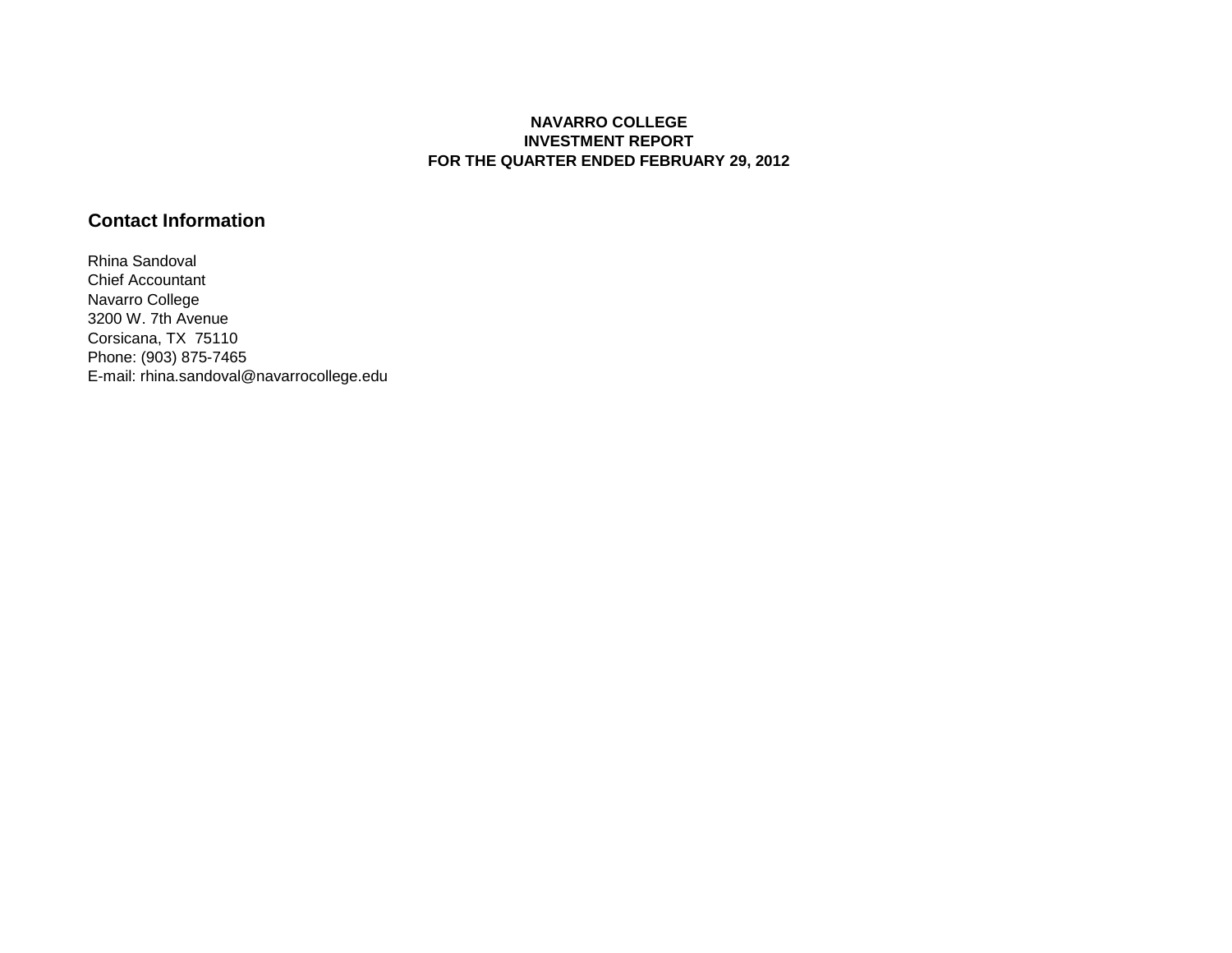### **NAVARRO COLLEGE INVESTMENT REPORT FOR THE QUARTER ENDED FEBRUARY 29, 2012**

|                                                                                                                    | <b>BEGINNING</b><br><b>BOOK VALUE</b> | <b>ADDITIONS/</b><br><b>CHANGES</b> | <b>ENDING</b><br><b>BOOK VALUE</b> | <b>BEGINNING</b><br><b>MARKET VALUE</b> | <b>ENDING</b><br><b>MARKET VALUE</b> |
|--------------------------------------------------------------------------------------------------------------------|---------------------------------------|-------------------------------------|------------------------------------|-----------------------------------------|--------------------------------------|
| <b>TYPE OF INVESTMENT</b>                                                                                          | 11/30/11                              | <b>FOR PERIOD</b>                   | 02/29/12                           | 11/30/11                                | 02/29/12                             |
| <b>Certificates of Deposit</b>                                                                                     |                                       |                                     |                                    |                                         |                                      |
| Prosperity Bank - CD #730010473 (Agency)<br>Due 04/09/2012 @ 0.700% Rate<br>Purchased 04/09/2011                   | 100,000.00                            | $\overline{\phantom{a}}$            | 100,000.00                         | 100,450.68                              | 100,625.21                           |
| Prosperity Bank - CD #730010475 (Schol)<br>Due 04/09/2012 @0.700% Rate<br>Purchased 04/09/2011                     | 510,000.00                            | $\overline{\phantom{a}}$            | 510,000.00                         | 512,298.49                              | 513,188.55                           |
| Prosperity Bank - CD #730010518 (E&G)<br>Due 04/11/2012 @ 0.700% Rate<br>Purchased 04/11/2011                      | 1,000,000.00                          |                                     | 1,000,000.00                       | 1,002,723.29                            | 1,000,939.73                         |
| Citizens National Bank-Henderson CD #677159 (Schol)<br>Due 08/01/2013 @ 1.190% Rate<br>Purchased 08/01/2011        | 250,000.00                            |                                     | 250,000.00                         | 250,187.47                              | 250,179.32                           |
| State Farm - CD #1019063147 (Aux)<br>Due 10/01/2012 @.61000% Rate<br>Purchased 10/01/2011                          | 100,000.00                            |                                     | 100,000.00                         | 100,102.44                              | 100,254.51                           |
| First Bank & Trust Co. - CD #5006220 (E&G)<br>Due 10/18/2012 @1.500% Rate<br>Purchased 10/18/2011                  | 100,000.00                            |                                     | 100,000.00                         | 100,176.71                              | 100,550.68                           |
| Prosperity Bank - CD #730010540 (E&G)<br>Due 10/24/2012 @ 0.400% Rate<br>Purchased 10/24/2011                      | 3,000,000.00                          |                                     | 3,000,000.00                       | 3,001,216.44                            | 3,001,183.56                         |
| Community National Bank & Trust of TX - CD #1121587 (Schol)<br>Due 06/18/2013 @.20% Rate<br>Purchased 01/18/2012   |                                       | 640,000.00                          | 640,000.00                         |                                         | 640,147.29                           |
| Community National Bank & Trust of TX - CD #1121587 (Schol)<br>Due 01/18/2012 @1.190% Rate<br>Purchased 07/18/2010 | 640,000.00                            | (640,000.00)                        |                                    | 650,432.88                              |                                      |
| Community National Bank & Trust of TX - CD #1141420 (E&G)<br>Due 02/28/2012 @ 1.000% Rate<br>Purchased 08/28/2010  | 1,500,000.00                          | (1,500,000.00)                      |                                    | 1,518,863.01                            |                                      |
| Community National Bank & Trust of TX - CD #1143180 (E&G)<br>Due 12/07/2011 @ .100% Rate<br>Purchased 09/07/2011   | 1,500,000.00                          | (1,500,000.00)                      |                                    | 1,500,345.21                            |                                      |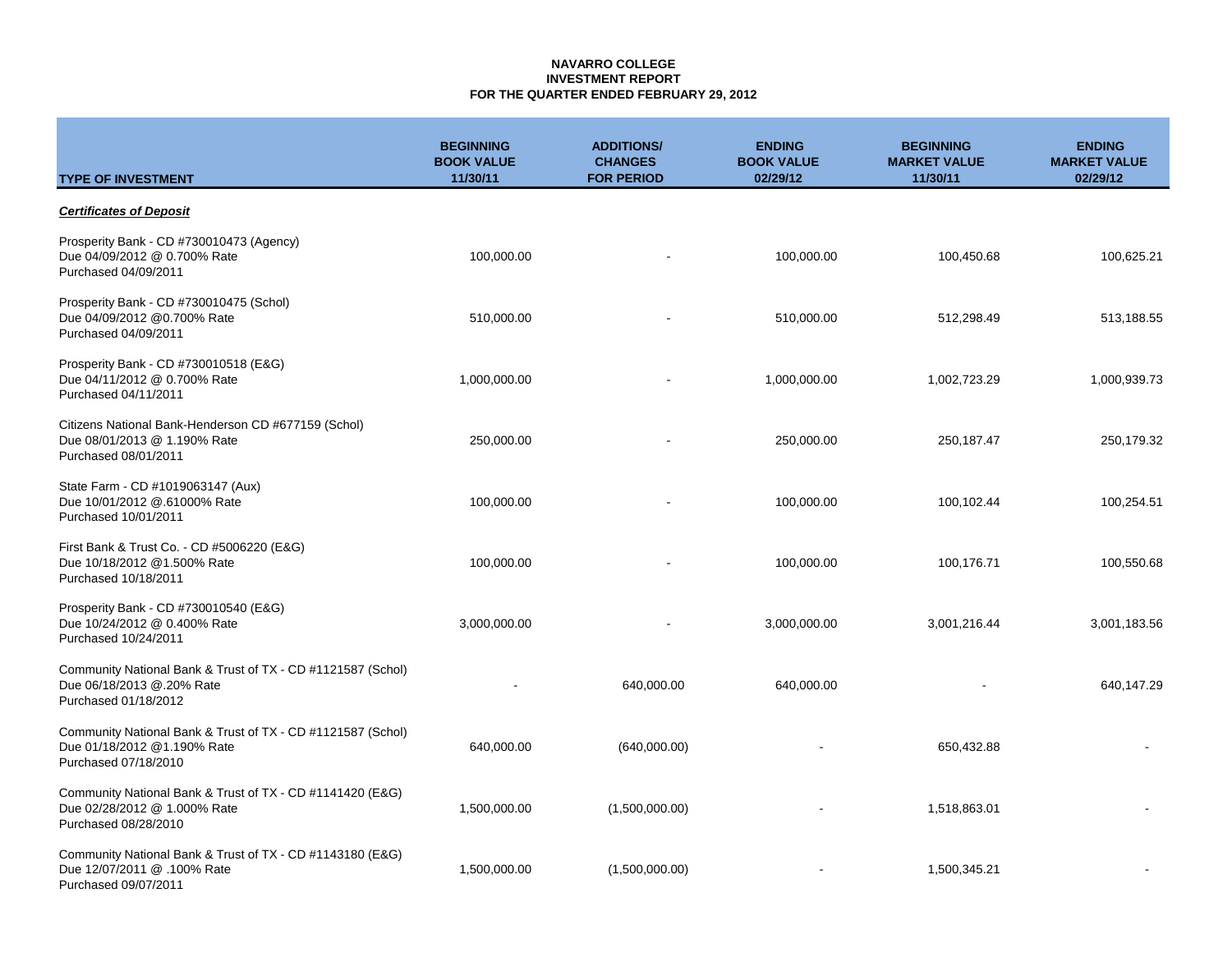### **NAVARRO COLLEGE INVESTMENT REPORT FOR THE QUARTER ENDED FEBRUARY 29, 2012**

| <b>TYPE OF INVESTMENT</b>                |              |     | <b>BEGINNING</b><br><b>BOOK VALUE</b><br>11/30/11 |    | <b>ADDITIONS/</b><br><b>CHANGES</b><br><b>FOR PERIOD</b> |     | <b>ENDING</b><br><b>BOOK VALUE</b><br>02/29/12 |      | <b>BEGINNING</b><br><b>MARKET VALUE</b><br>11/30/11 | <b>ENDING</b><br><b>MARKET VALUE</b><br>02/29/12 |
|------------------------------------------|--------------|-----|---------------------------------------------------|----|----------------------------------------------------------|-----|------------------------------------------------|------|-----------------------------------------------------|--------------------------------------------------|
|                                          | Subtotal     |     | 8,700,000.00                                      | \$ | (3,000,000.00)                                           | -\$ | 5,700,000.00                                   | - \$ | 8,736,796.62                                        | \$<br>5,707,068.85                               |
| <b>U.S. Government Agency Securities</b> |              |     |                                                   |    |                                                          |     |                                                |      |                                                     |                                                  |
|                                          |              |     | $\overline{\phantom{a}}$                          |    | $\sim$                                                   |     | $\sim$                                         |      | $\sim$                                              | ٠                                                |
|                                          | Subtotal     |     | 0.00                                              | \$ | $\overline{\phantom{a}}$                                 | \$. | 0.00                                           | - \$ | 0.00                                                | \$<br>0.00                                       |
|                                          | <b>TOTAL</b> | \$. | 8,700,000.00                                      | S. | $(3,000,000.00)$ \$                                      |     | 5,700,000.00                                   | -\$  | 8,736,796.62                                        | \$<br>5,707,068.85                               |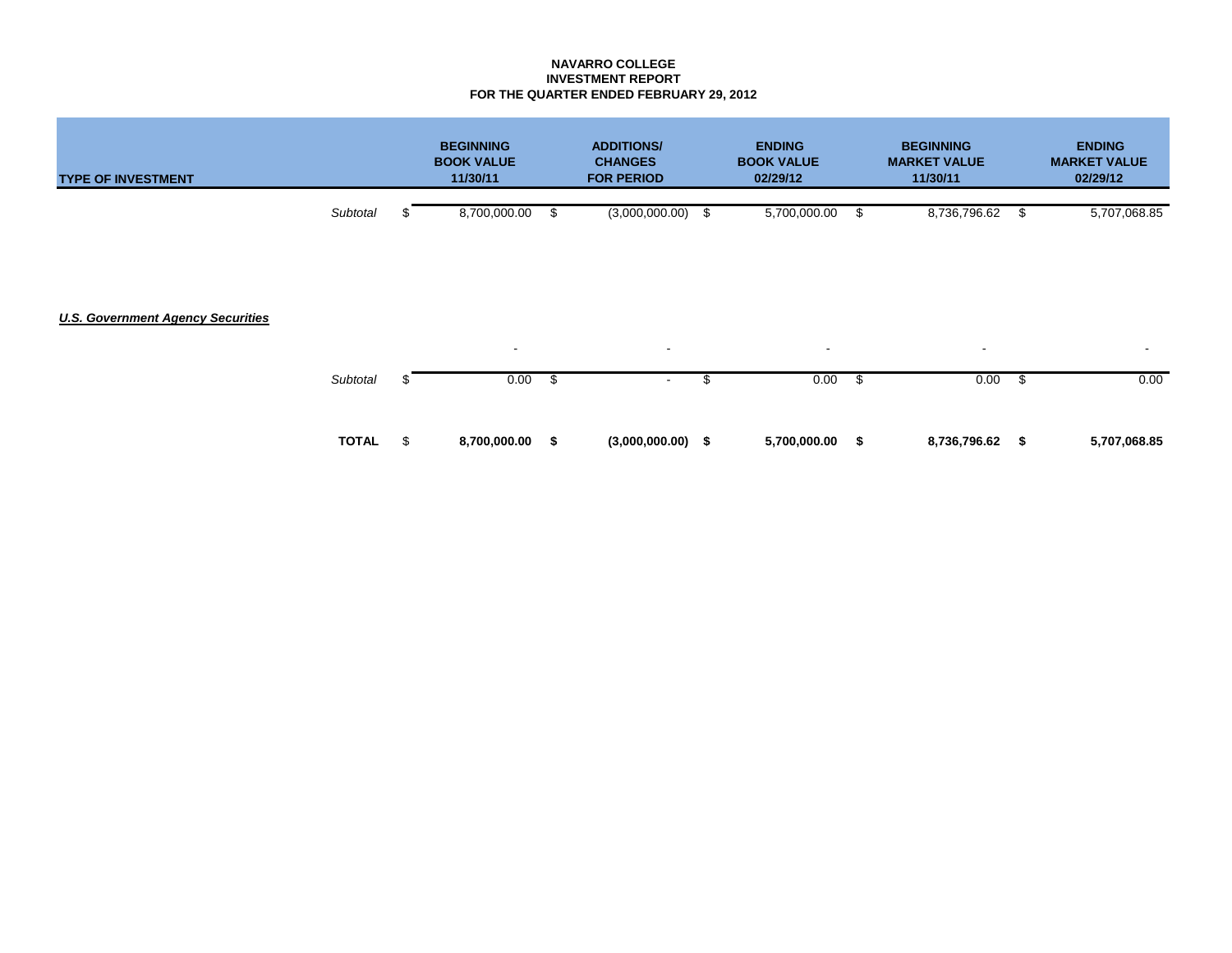#### **NAVARRO COLLEGE INVESTMENT REPORT RECAP FOR THE QUARTER ENDED FEBRUARY 29, 2012**

#### **RECAP OF INVESTMENTS BY FUND**

| <b>TYPE OF INVESTMENT</b>                                                      | <b>ENDING</b><br><b>BOOK VALUE</b><br>02/29/2012 | <b>Educational and</b><br><b>General Fund</b> | <b>Debt Service</b><br><b>Fund</b> | <b>Auxiliary</b><br><b>Fund</b> | <b>Agency</b><br><b>Fund</b> | <b>Plant</b><br><b>Fund</b> | <b>Student</b><br><b>Financial</b><br><b>Aid Fund</b> |
|--------------------------------------------------------------------------------|--------------------------------------------------|-----------------------------------------------|------------------------------------|---------------------------------|------------------------------|-----------------------------|-------------------------------------------------------|
| First Bank & Trust Co. - CD #5006220                                           | 100,000.00                                       | 100,000.00                                    |                                    |                                 |                              |                             |                                                       |
| Community National Bank & Trust of TX - CD #1121587                            | 640,000.00                                       |                                               |                                    |                                 |                              |                             | 640,000.00                                            |
| Citizens National Bank - CD #677159                                            | 250,000.00                                       |                                               |                                    |                                 |                              |                             | 250,000.00                                            |
| State Farm - CD #1019063147                                                    | 100,000.00                                       |                                               |                                    | 100,000.00                      |                              |                             |                                                       |
| Prosperity Bank-CD#730010473                                                   | 100,000.00                                       |                                               |                                    |                                 | 100,000.00                   |                             |                                                       |
| Prosperity Bank-CD#730010475                                                   | 510,000.00                                       |                                               |                                    |                                 |                              |                             | 510,000.00                                            |
| Prosperity Bank-CD#730010518                                                   | 1,000,000.00                                     | 1,000,000.00                                  |                                    |                                 |                              |                             |                                                       |
| Prosperity Bank-CD#730010540                                                   | 3,000,000.00                                     | 3,000,000.00                                  |                                    |                                 |                              |                             |                                                       |
|                                                                                | 5,700,000.00 \$                                  | 4,100,000.00 \$                               | $0.00 \text{ }$ \$                 | 100,000.00 \$                   | 100,000.00 \$                | $0.00 \text{ }$ \$          | 1,400,000.00                                          |
| February 29, 2012 Benchmark Rates:                                             |                                                  |                                               |                                    |                                 |                              |                             |                                                       |
| <b>TexStar Local Government Investment Service</b>                             | 0.0986%                                          |                                               |                                    |                                 |                              |                             |                                                       |
| Rates and market values are from the February 29, 2012 The Wall Street Journal |                                                  |                                               |                                    |                                 |                              |                             |                                                       |
| <b>Federal Funds Rate</b>                                                      | 0.2800%                                          |                                               |                                    |                                 |                              |                             |                                                       |
| Merrill Lynch Ready Assets Trust                                               | 0.0000%                                          |                                               |                                    |                                 |                              |                             |                                                       |
| Treasury Bill - 26 weeks                                                       | 0.1450%                                          |                                               |                                    |                                 |                              |                             |                                                       |
| Certificates of Deposit - Six Months                                           | 0.2500%                                          |                                               |                                    |                                 |                              |                             |                                                       |

We, the investment officers of Navarro College District, swear that, to the best of our knowledge, this report displays Navarro College's investment portfolio as of February 29, 2012. We further swear that transactions inv investment portfolio are in compliance with Navarro College's Investment Policy and Strategy and the provisions of the Public Funds Investment Act, Chapter 2256, and amendments of the Texas Government Code.

**Prepared by:** Date Investment Officer

Date Chief Accountant **Date Investment Officer** Date Investment Officer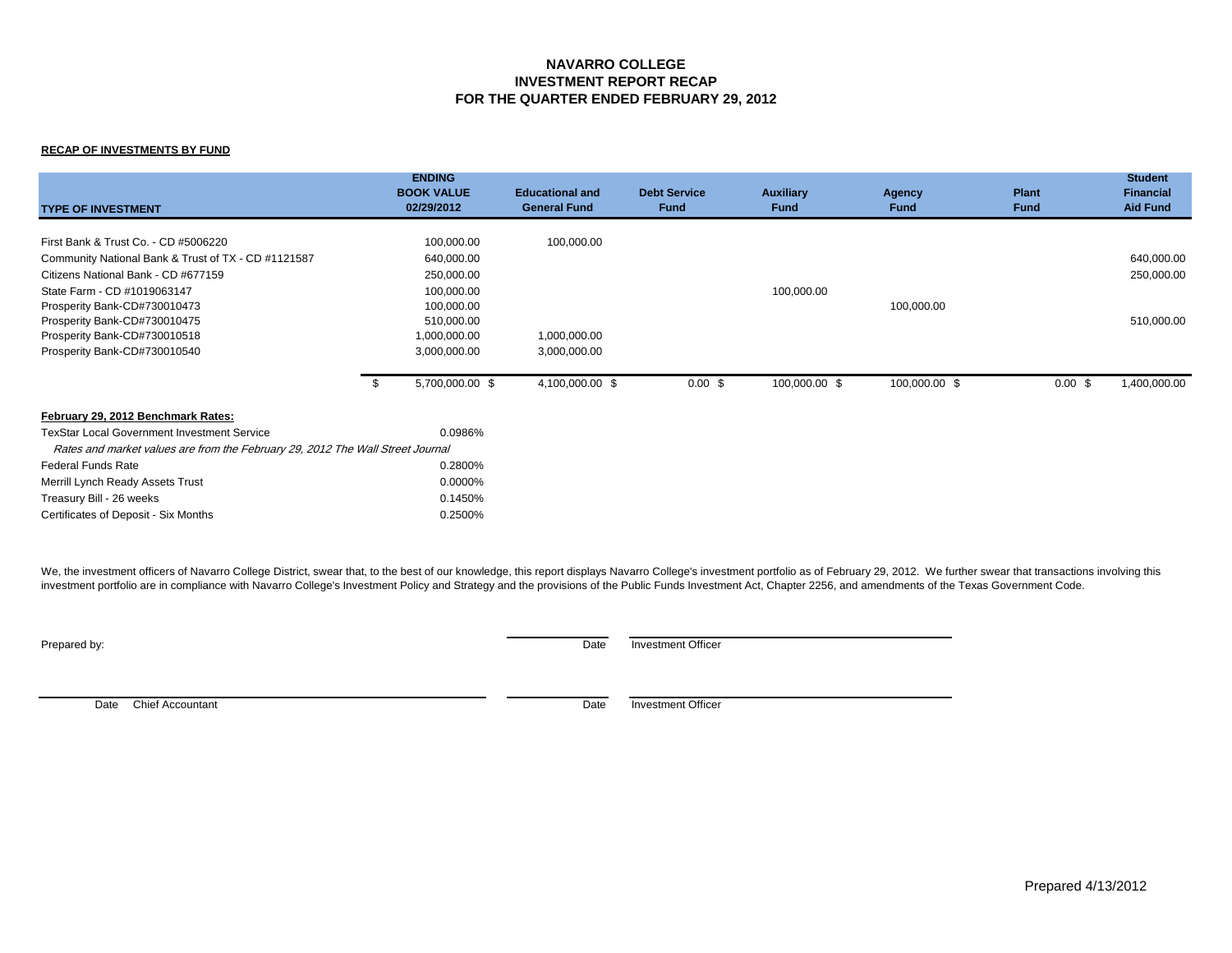# **NAVARRO COLLEGE INVESTMENT PORTFOLIO MATURITY SCHEDULE FOR THE QUARTER ENDED FEBRUARY 29, 2012**

| <b>MATURITY</b>    |    |                                  |                          |                                  |  |                                 |                                 |                              |  |                              |  |
|--------------------|----|----------------------------------|--------------------------|----------------------------------|--|---------------------------------|---------------------------------|------------------------------|--|------------------------------|--|
| <b>Fiscal Year</b> |    | <b>1st Quarter</b><br>Sept - Nov | 2nd Quarter<br>Dec - Feb |                                  |  | <b>3rd Quarter</b><br>Mar - May | <b>4th Quarter</b><br>Jun - Aug |                              |  | <b>Total Amount</b>          |  |
| 2012<br>2013       | \$ | 3,200,000.00                     |                          | $\blacksquare$<br>$\blacksquare$ |  | 1,610,000.00                    |                                 | $\blacksquare$<br>890,000.00 |  | 1,610,000.00<br>4,090,000.00 |  |
| <b>Total</b>       | \$ | $3,200,000.00$ \$                |                          | $\blacksquare$                   |  | $1,610,000.00$ \$               |                                 | 890,000.00 \$                |  | 5,700,000.00                 |  |